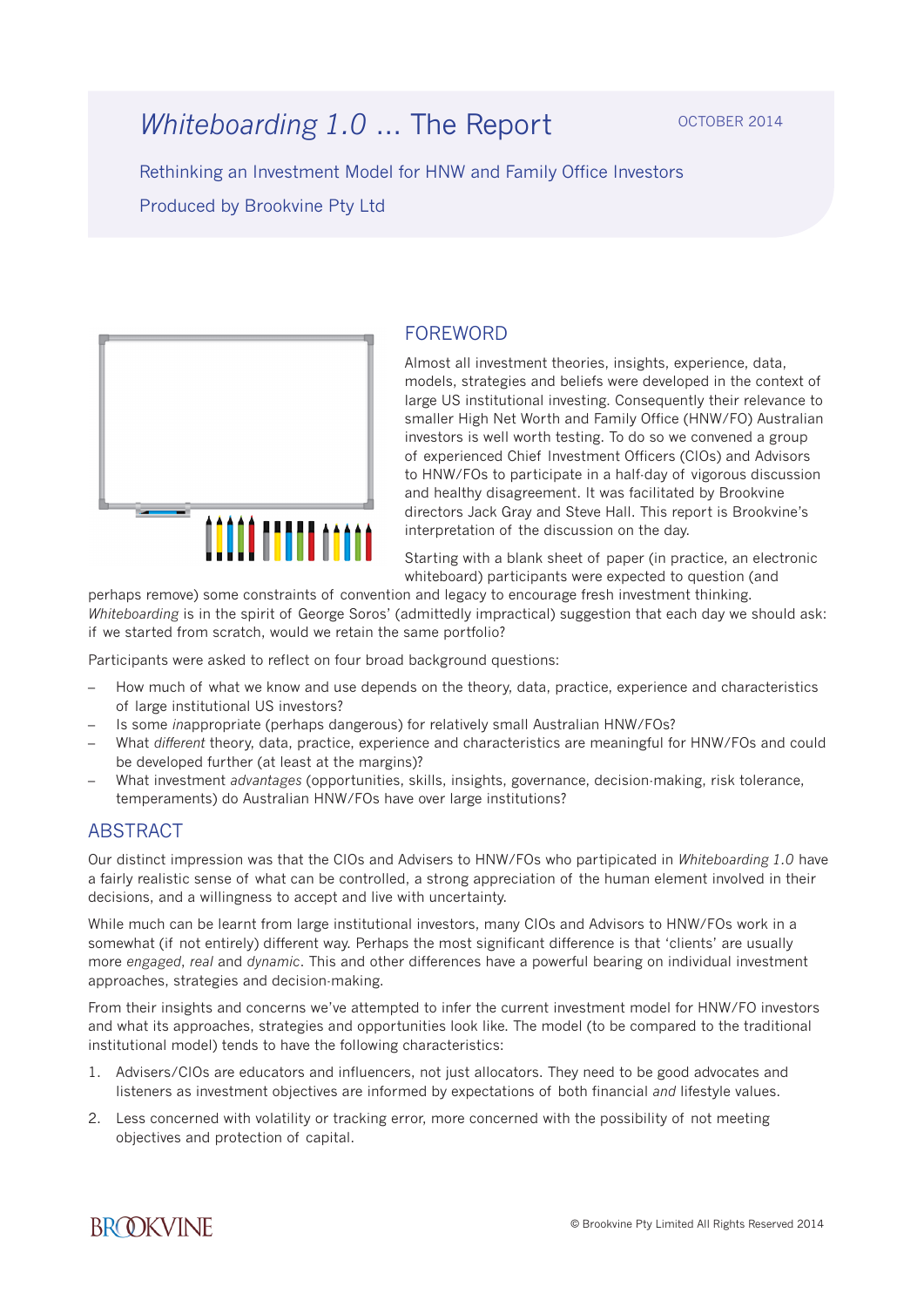- 3. At times opportunistic, typically with higher conviction, far less diversified by investment opportunity and style. HNW/FO decision-makers tend to be more idiosyncratic in their preferences with less attention paid to industry norms.
- 4. Limited use of Modern Portfolio Theory including optimisers and other risk management tools. As well, cash is an active component of portfolios, at times held at quite high levels. Transparency is important with a strong desire to *eyeball* managers.
- 5. Stronger preference for local managers probably allows for greater transparency (than HNW/FOs might get from offshore managers) and greater understanding through heightened bonding and trust, an aspect of the domestic bias likely to have positive benefits.
- 6. Broad endorsement for alternative investments, tempered by access, difficulty explaining risks and exposures, and lack of quality independent manager research. Some tolerance for complexity and illiquidity. Greater preparedness to invest in niche opportunities, whether local or offshore<sup>1</sup>.
- 7. Most favour active managers supported by a strong belief in their ability to identify and access top tier managers. Some HNW/FOs however are strong advocates for index and ETF investing, reflecting their scepticism about active management (in some markets) and the ready availability of specialised ETF opportunities in others. Most have a strong preference for managers with a strong alignment of interest.
- 8. Very cost conscious but focused more on net-of-fees returns, thus more accommodative of higher cost opportunities where justified by complexity and/or capacity constraints.
- 9. Limited use of asset consultants, but great value placed on external and independent investment committee members. Finding people with the requisite experience is demanding.
- 10. Typically flat investment team structure with a high degree of delegation to individual team members and a lack of specialisation by asset class or investment opportunity. Top-down experience across categories of investments matters greatly. Deal with many high touch bespoke issues, and can have a tough job keeping on top of all asset classes and all the things the HNW/FO expects.

Some potentially important *stylised* similarities and differences between the two types of investors are highlighted in the table below.

| <b>Item</b>                                    | <b>Large Institutions</b>                                                                                                                                                        | <b>Australian HNW/FOs</b>                                                                                                                                 |
|------------------------------------------------|----------------------------------------------------------------------------------------------------------------------------------------------------------------------------------|-----------------------------------------------------------------------------------------------------------------------------------------------------------|
| Objectives                                     | Pensions: Explicit liabilities. Australian<br>superannnuation funds: Inflation plus-style<br>objectives. Endowments: Explicit objectives, some<br>non-financial; Spending rules. | Implicit liabilities; Explicit objectives across<br>multiple dimensions, e.g. capital preservation,<br>growth, income; Non-financial criteria important.  |
| Belief in efficiency of markets;<br>Conviction | Belief high; Low conviction portfolios more typical.                                                                                                                             | Belief varies; Typically stronger belief that markets<br>are not rational; Conviction varies, can be high,<br>more concentrated portfolios often prevail. |
| Attitude to costs                              | Highly cost conscious (Australian superannuation<br>funds).                                                                                                                      | More focussed on net-of-fees returns; More likely to<br>accommodate higher costs.                                                                         |
| Size                                           | Large FUM/staff; Significant scale opportunities<br>for larger funds.                                                                                                            | Small FUM/staff; Few scale opportunities.                                                                                                                 |
| Time Horizon                                   | Largely long term in theory; sometimes short term<br>in practice.                                                                                                                | Largely long term but constrained by cross-<br>generational "sequencing" challenges.                                                                      |
| <b>Risks</b>                                   | Variety of risk measures; Growing emphasis on<br>risk factors within asset classes; Often greater<br>recognition of peer group allocations.                                      | Loss of capital dominates; more inclined to be<br>different.                                                                                              |

#### **Stylised Characteristics of Large Institutional US and Australian Investors and Australian HNW/FOs**

1. Throughout this paper *alternative* investments refers to investments in non-mainstream asset classes or strategies (e.g. hedge funds, private equity) and *niche* investments refers to investments in a small or specialised subset of mainstream or alternative asset classes (e.g. micro-cap equities).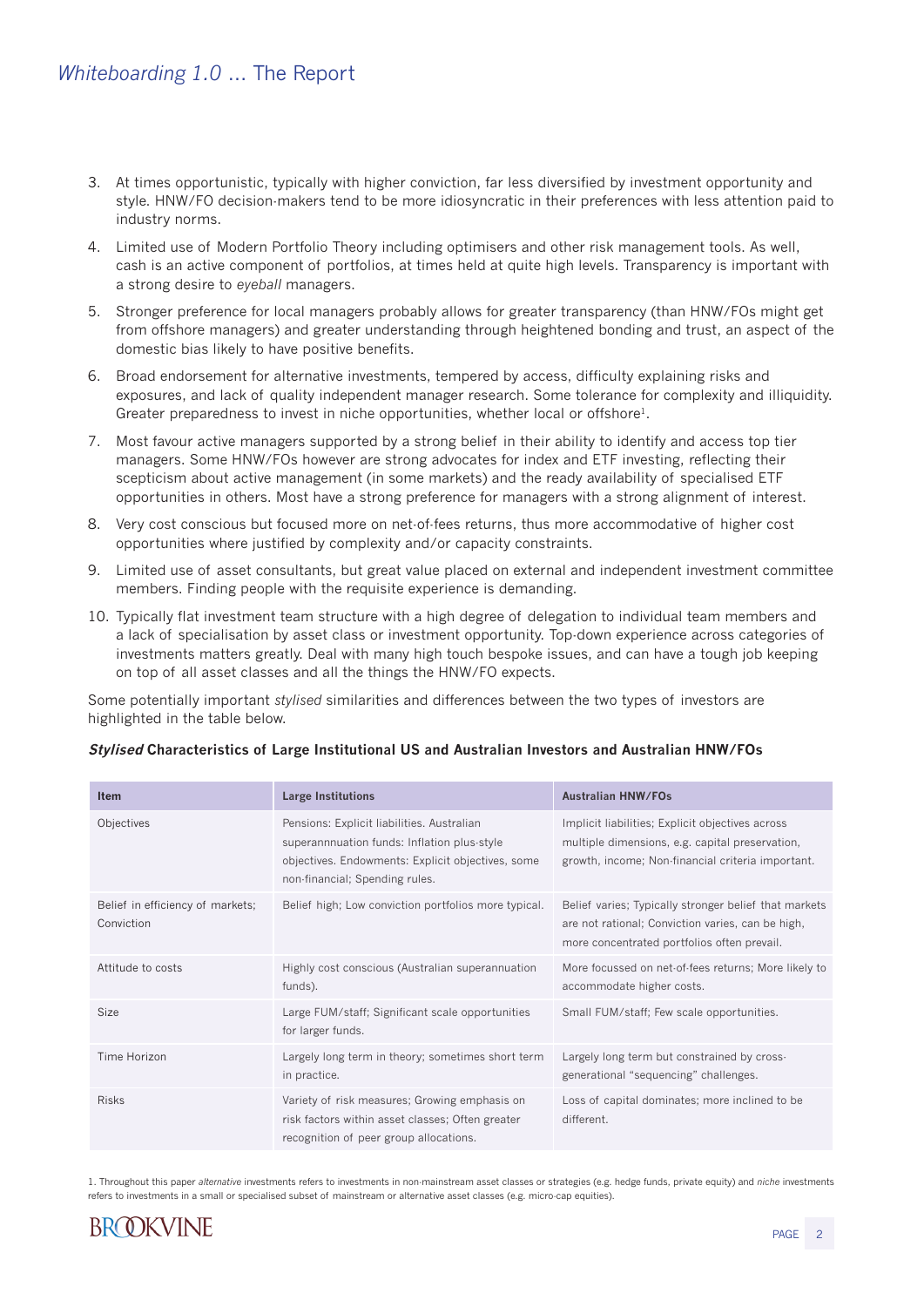| Item                                               | Large Institutions                                                                                                                                                                                                                                                                                                                                                                                                                                   | Australian HNW/FOs                                                                                                                                              |
|----------------------------------------------------|------------------------------------------------------------------------------------------------------------------------------------------------------------------------------------------------------------------------------------------------------------------------------------------------------------------------------------------------------------------------------------------------------------------------------------------------------|-----------------------------------------------------------------------------------------------------------------------------------------------------------------|
| Diversification                                    | Modest-high; Generally high within core asset<br>classes; Australian superannuation funds dominant<br>exposure to large cap equity, bonds, investment<br>grade credit, core property and core/ mainstream<br>infrastructure assets, more limited exposure to<br>other diversifying asset classes and sub-classes;<br>Emerging recognition that diversification should be<br>implemented through risk factors not just through<br>asset class weights | Low-modest within and across asset classes;<br>Actively seeking greater diversification to niche and<br>alternative exposures.                                  |
| External vs Internal Management                    | Mandates often managed both internally and<br>externally.                                                                                                                                                                                                                                                                                                                                                                                            | Predominantly via external managers.                                                                                                                            |
| Organisation & Culture                             | Fiduciary; Large; Conservative; Domestic bias.                                                                                                                                                                                                                                                                                                                                                                                                       | Family; Small; Larger domestic bias.                                                                                                                            |
| Organisation & Structure                           | Large, hierarchical.                                                                                                                                                                                                                                                                                                                                                                                                                                 | Small, flat investment team; Often hierarchical<br>advice model.                                                                                                |
| Governance                                         | Complex; Multi-agent; Rule-based.                                                                                                                                                                                                                                                                                                                                                                                                                    | Simple; Often principles-based; High degree of<br>client engagement.                                                                                            |
| Speed, timeliness of investment<br>decision-making | Varies markedly; May reflect extent to which this is<br>hard wired into an organisation's 'beliefs' together<br>with enabling factors such as level of delegation,<br>clarity of ownership for individual decisions,<br>reliance on asset consultants, internal expertise<br>and trustee involvement in decision-making.                                                                                                                             | Varies markedly; Can be faster, more timely.                                                                                                                    |
| Regulatory                                         | High; Constant flux; Can be litigious.                                                                                                                                                                                                                                                                                                                                                                                                               | High.                                                                                                                                                           |
| Tax                                                | Mainly non-taxed (US) or concessionally taxed<br>(Australian superannuation funds).                                                                                                                                                                                                                                                                                                                                                                  | Tax regime important; Many decisions driven by<br>tax.                                                                                                          |
| Clients                                            | Pension/super funds: Disengaged, distant.<br>Endowments: Engaged, close.                                                                                                                                                                                                                                                                                                                                                                             | Private, engaged, close.                                                                                                                                        |
| Education, training                                | Tertiary qualified, often CFA and US-or Australian-<br>based MBA.                                                                                                                                                                                                                                                                                                                                                                                    | Tertiary qualified, often CFA and US-or Australian-<br>based MBA; Experience across markets and<br>through cycles may be more important than<br>qualifications. |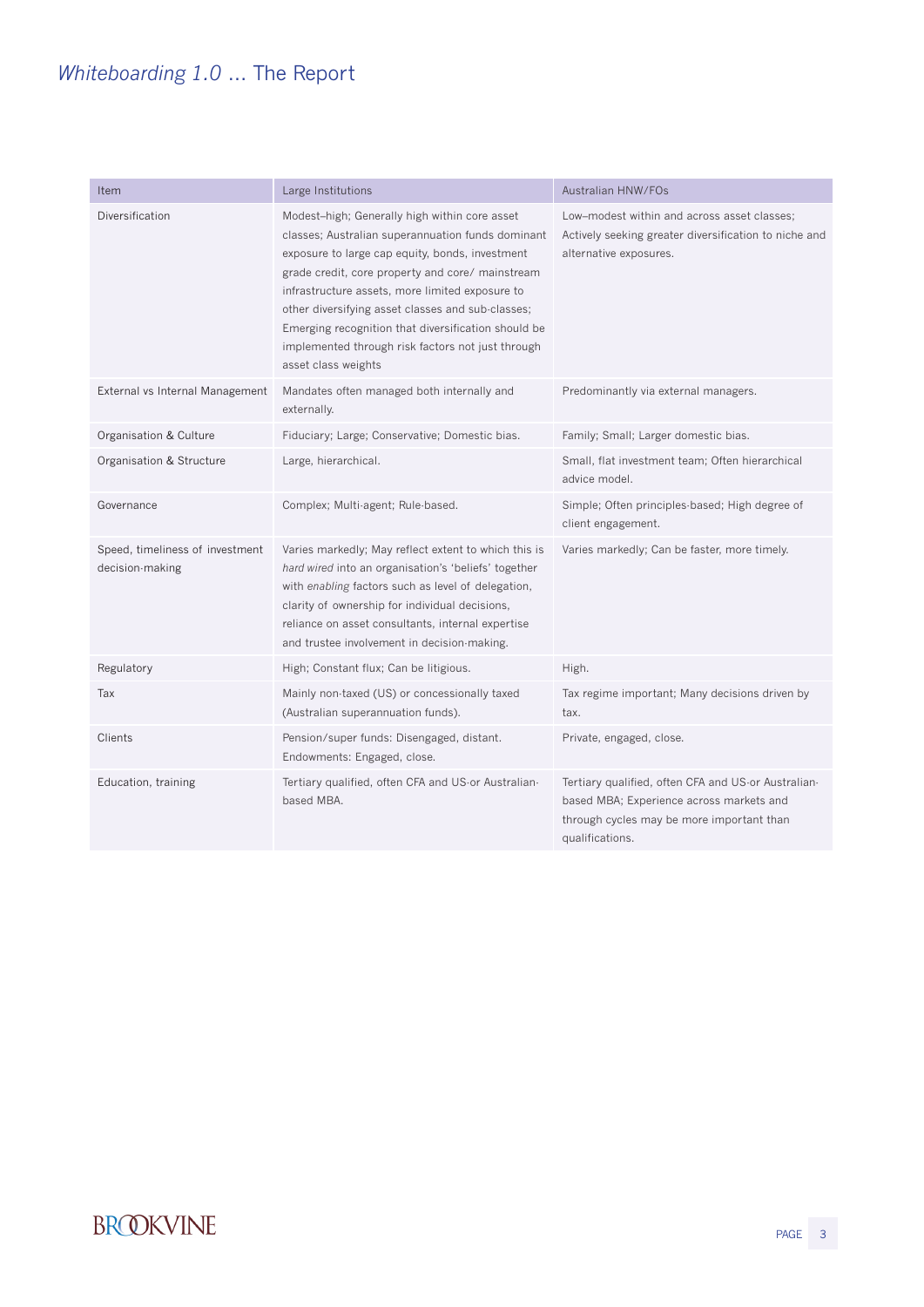## FINDINGS

### **Actions, Reflections, Questions and Provocations**

The day's mood is captured by some participants' initial comments:

*"(I want to) see how people steer away from institutional thinking."*

*"Lots of good ideas fall between the cracks because they don't 'fit'. How can we use them?"*

*"How can we focus on protecting clients' wealth and still take advantage of other opportunities?"*

 *"I'm frustrated by the lack of willingness to do new things."*

*"I'm looking for more flexible and different approaches and how they can be applied."*

*"I'm frustrated with things always being done one way. I want to hear new ideas."*

A highly compressed and selective history of the first millennium of investing provided some deep background. The history highlighted influences, including regulatory and legal innovations that led to the current institutional model. An all too common theme was the initial rejection of new ideas and their subsequent slow uptake, typified by the almost half-century lead-time till hedge funds became *institutionally acceptable*.

A few quotes scattered throughout this report in boxes hint at what some experts do and don't know.

#### **Discussions**

Participants broke into two groups to discuss a broad set of topics. The aim was to develop a few pragmatic approaches, strategies and opportunities appropriate for Australian HNW/FOs. Synopses and summaries of

each topic were then presented to both groups for joint discussion.

The discussions centred on:

- Investment objectives, beliefs and approaches
- Risks and uncertainty
- **Diversification**
- Investment preferences
- Governance and organisation

#### **Investment Objectives, Beliefs and Approaches**

#### **... where participants discussed:**

- **Institutional vs HNW/FO objectives**
- **Dealing with conflicting objectives**
- **The need for investment beliefs**

Objective setting is seen as crucial in helping clients understand their investment purposes, expectations and preferences. Objectives must address clients'

*"The major fortunes in finance ... have been made by people who are effective in dealing with unknowns and unknowables. This will probably be truer still in the future."*

Richard Zeckhauser, 2006

lifestyles and values which makes prioritising financial vs non-financial purposes challenging. Time, effort and trust are needed to uncover clients' *real* objectives which can evolve over generations. Complicating the process and unlike the case in many institutions, objectives can diverge greatly between HNW/FOs and between individuals within them. This can have an enormous bearing on practical decision-making.

While CIOs and Advisors to HNW/FOs spend considerable time with their clients developing and setting investment objectives, only a few seem to have promulgated a set of firm robust investment beliefs about markets. HNW/FO's small size may account for this as they may not have experienced the benefits institutions have derived from setting beliefs. Nonetheless, most participants agreed it is desirable to develop and circulate underlying beliefs that provide a tool for investment decision-making and a framework for assessing new strategies<sup>2</sup>.

<sup>2.</sup> An *Investment Beliefs Statement* serves as a bridge between high-level objectives and practical decision-making; it helps investment decision-makers clarify their views on the nature of financial markets in which they operate and how these markets function; and it articulates the institution's rationale for the selection of investment opportunities, approaches and managers, the principles they apply in the investment process and the strategic decisions they make and why. They are often formed over time through a combination of investment theory, empirical evidence, and practice and experience.

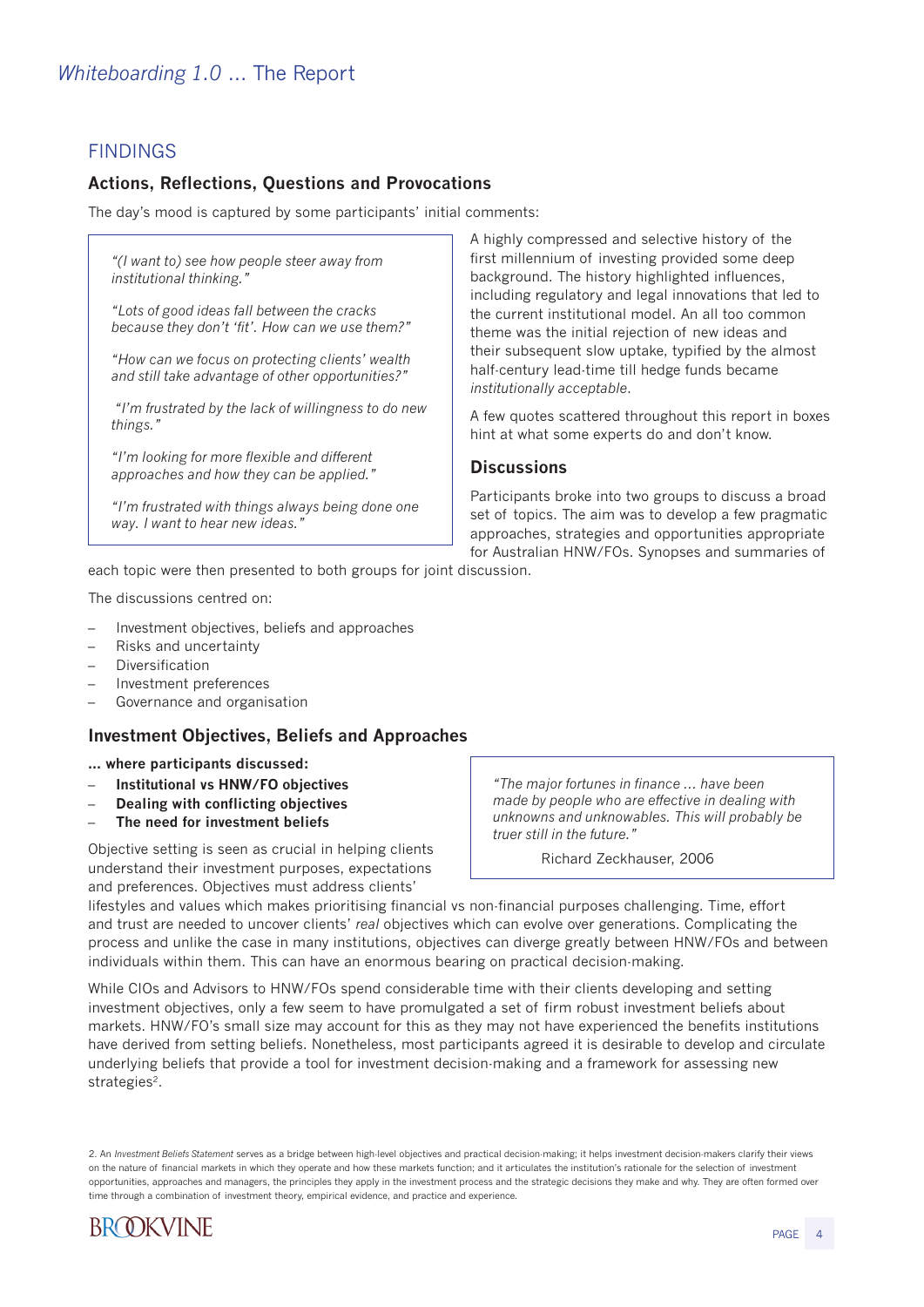Questions were raised about what objectives and beliefs *should* address. Two stood out as needing further reflection:

- 1. Taking the lead from one large superannuation fund, should CIOs and Advisors to HNW/FOs articulate *dis*beliefs, what they will never do? One participant queried whether individual HNW/FOs would really know their disbeliefs or get them right by themselves. Perhaps the role of the CIO and Advisor is to provide advice on what's appropriate and then critically assess the sources and rationale of any client rebuff.
- 2. How can investors meet the competing objectives of near-term dependable income, long-term capital appreciation and capital/inflation protection? Most agreed this takes a much more sophisticated process than clients often give credit for.

One topic that poked through discussions was the use and validity of various *rules of thumb* (or *heuristics*) including:

- Retirement spending should be 4% of capital
- Equity exposure  $= 110$  minus Age
- Assets at retirement need to be 20X annual spending.

*"(We) construct a simplified model of the real situation in order to deal with it; ... (we) behave rationally with respect to this model; (but) such behaviour is not even approximately rational with respect to the real world."*

Herbert Simon, 1959

#### **Risks and Uncertainty**

#### **... where participants discussed:**

- **The many dimensions of risk**
- **Institutional vs HNW/FO approaches to managing risks**
- **The differences between uncertainty and risk**

The large, diverse and critical topic of *risk* pervaded all discussions. The possibility of not meeting objectives is the highest level of risk. Meanwhile (*permanent*) *loss of capital* was seen as the most appropriate single definition of an intrinsically multi-dimensional concept. Volatility as a single measurable proxy is less valuable to HNW/ FOs who also see limited use for Modern Portfolio Theory and its panoply of tools such as optimisers.

Much discussion centred on other subjective (and non-measurable?) aspects of risk including generational risk. Sequencing risk, a *hot* topic among institutions, is naturally also important to HNW/FOs as founders don't want

to see their wealth collapse late in life. One participant noted that HNW/FOs can incline to a belief that their money will remain intact regardless of the strategy or of decisions made about investments.

The difference between risk and uncertainty was touched on. Risk assumes we *know* the probability of occurrence of each state of the world; uncertainty makes *no* such assumption. One example was raised that highlights the difference. No meaningful

*"Today's obsession with risk management focuses too intently on the measurement of risk. All too often, reason cannot answer ... what matters is the quality of our decisions in the face of uncertainty."*

Peter Bernstein, 2000

probability can be assigned to the state in which our "trust/faith in central bank(er)s" is misguided. Risk lends itself to quantitative approaches; uncertainty demands more judgemental approaches.



Heuristics are often encountered among investment managers. In fact, a startling, almost defining difference between experts and novices in chess, music, engineering and investing is experts' heavy reliance on heuristics as a way of pragmatically dealing with complexity and uncertainty compared to novices' equally heavy reliance on hard explicit rules that confer a (misleading) sense of certainty.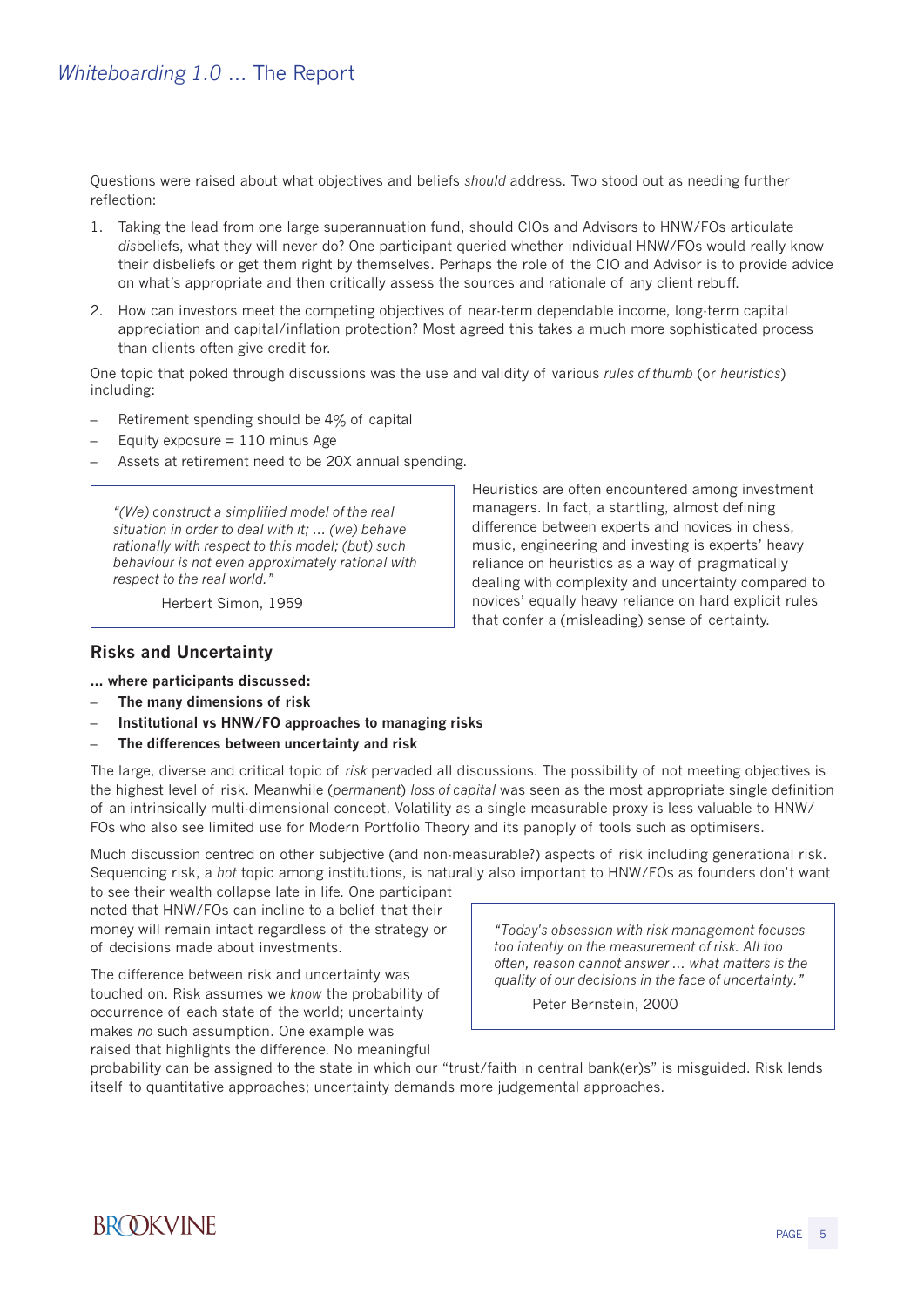Some participants observed that large institutions were often better placed to mitigate certain embedded risks, for example by adopting explicit hedges to manage tail risks. Participants also noted the challenge of discerning underlying *economic* risks rather than *asset class* risks. There is merit in learning from best institutional practice to estimate the presence of economic risk factors in assets. But doing so is hard for many HNW/FOs given the idiosyncratic nature of some risks that are impossible to model. For example, the risks inherent in large property, business and *legacy* equity holdings struggle to fit within the usual parameters.

#### **Diversification**

**... where participants discussed:**

- **The purposes of diversification**
- **Different approaches to and limits of diversification**
- **The drivers of over- and under-diversification**

Consensus was quickly established that diversification is not always synonymous with safety/security and that

*"The academics have done a terrible disservice to intelligent investors by glorifying the idea of diversification ... the concept is literally almost insane."*

Charlie Munger, 2005

it needs to be defined in the context of investors' goals and expectations.

Diversification as a risk-management tool can be applied effectively to asset classes (across and within), capital structures, currencies, investment vehicles, instruments, risk factors in assets and investment styles.

It was felt that diversification through risk factors

has merit in theory, but in practice the challenge is to estimate the presence of risk factors in HNW/FO assets. Some participants disagreed that diversification *works* for currencies while few seem to use diversification across investment styles (value, growth ...) as institutional investors commonly do. HNW/FO's place far less emphasis on managing portfolios with explicit reference to *tracking error* (a measure of how closely a portfolio 'tracks' the index to which it is benchmarked.)

Two specific questions arose: what are the different approaches and limits to diversification (e.g., do some mandates inappropriately restrict its use, for example, by focussing excessively on the market index or by not allowing managers sufficient latitude to use cash as an active position?), and how should diversification be assessed and/or measured?

Participants railed against the notion that market indices, particularly outside the US, necessarily offered diversification. There was also a general sense that institutional investors may over-diversify (*diworseify*), particularly within asset classes and across managers. Of course, the reasons are many and varied and need to be considered in the context of the institutions' own objectives.

In contrast many HNW/FOs tend to under-diversify. This likely reflects the size of their investment programs, a greater emphasis on absolute rather than relative returns and less of a focus on short term performance comparisons. It can also be a consequence of wealth having been being created through concentration resulting in strong biases to property, other private assets and (specific) Australian stocks. Subsequent generations

appear less concerned with how wealth was created and hence more open to notions of diversification.

Participants were quite pragmatic about diversification. Having lived and worked through many investment cycles and crises they understand how a "naïve reliance on diversification can fail at points of inflection." They also tend to focus on what (they think) "works best"

*"The desire for safety stands against every great and noble enterprise."*

Tacitus, c100 AD

over time consistent with their experience, skills and knowledge. What does "work best" varies across HNW/FO organisations to a greater degree than it does across institutional investors.

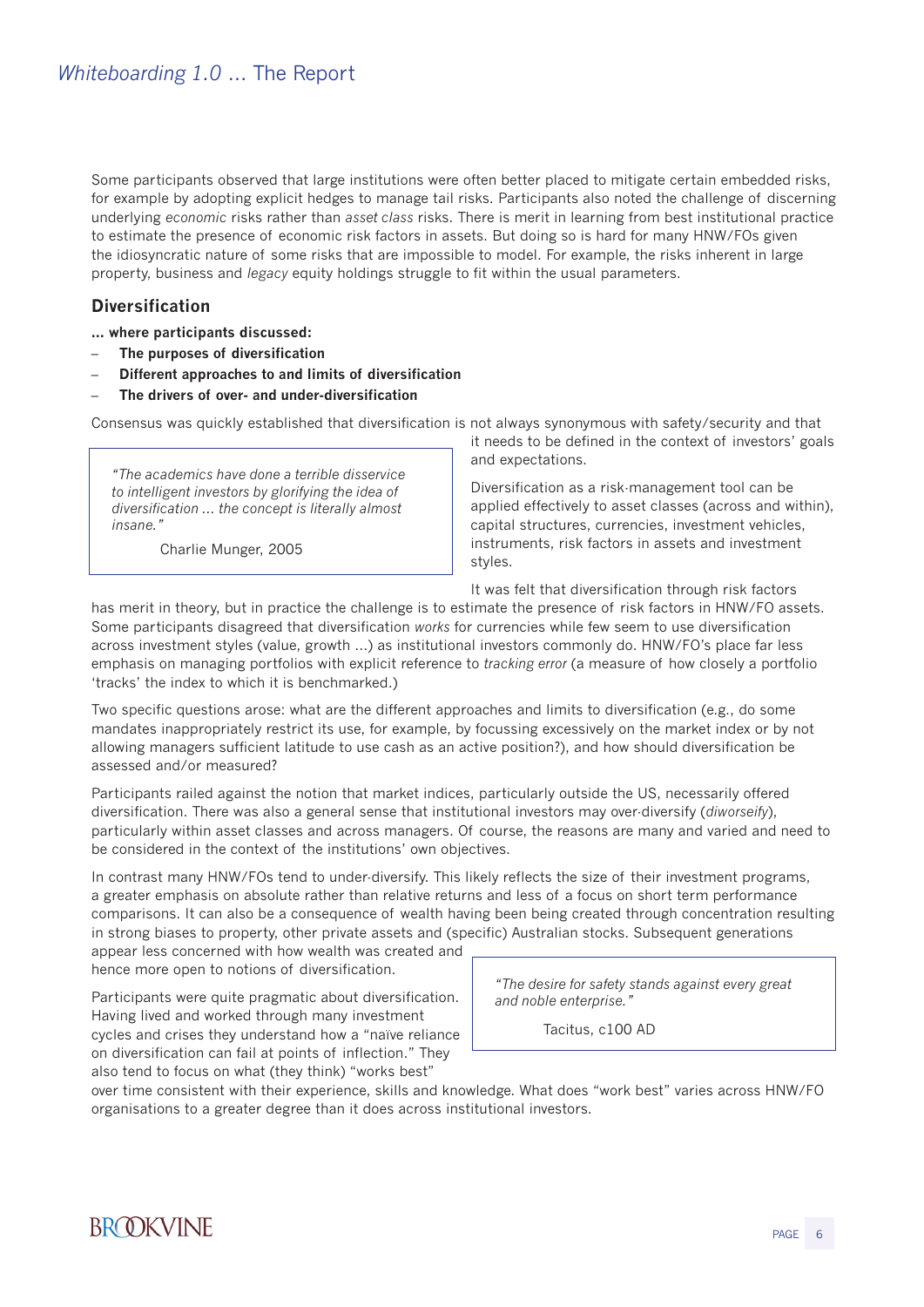One participant noted a tension between institutional norms and some HNW/FO practices. For instance, institutional portfolios are commonly compared to and judged against balanced/diversified portfolios, a convention that may well be inappropriate for HNW/FO portfolios.

#### **Investment Preferences**

**... where participants discussed:**

- **Appeal of local managers and niche investment opportunities**
- **Importance of transparency, alignment and relevance of industry norms**
- **Active vs passive management, alternative investments and sensitivity to fees**

Like institutions, HNW/FOs see transparency and understanding as very important preconditions to investing. However just what that should entail is worth exploring further.

*"... every [organisation] has some advantage over all others in that [it] possesses unique information over which some beneficial use might be made but which use can be made only if the decisions depending on it are left to [them].."*

Friedrich Hayek, 1944

HNW/FOs' (stronger) preference for local managers probably does allow for greater transparency than HNW/FOs might get from offshore managers, and greater understanding. The heightened bonding and trust is an aspect of the domestic bias likely to have positive benefits.

Institutional investors often avoid locally-managed opportunities, in part due to their size, greater reach and (perhaps) to a residual *cultural cringe*. A stronger

tendency for local global equity and hedge fund managers by HNW/FOs was supported by a (challenged) contention that few of the highest quality managers come to Australia, and by easier accessibility. Further, some participants felt managers that come to Australia are often more aligned to the preferences of institutions ("big, brand name, lower cost, broad exposures") and less to those of HNW/FOs. Many participants agreed there are first-rate local fund managers that HNW/FOs can access and have seeded on occasion.

Participants expressed a willingness to pay for well-informed, independent research particularly in alternative and niche fields. It was felt that in these fields institutions have their own specialist alternative investment teams, greater access to asset consultants and scale advantages. On the other hand, particularly the larger HNW/FOs, have a greater interest in local niche opportunities. This probably reflects the small (by institutional standards) scale of these opportunities and *history* in a particular business, industry or trusted network.

HNW/FO decision-makers tend to be more idiosyncratic in their preferences with less attention paid to industry norms. They tend to believe that asset prices can diverge significantly from reasonable fair value and long term returns can be improved through a disciplined process of tactical allocation.

Understandably (given the importance of capital protection, less emphasis on industry norms) cash is a much more active component of HNW/FO portfolios within tactical asset allocation, where it is typically their most active position. HNW/FOs generally revert to cash when faced with potential risks and instability and at times cash is held at quite high levels.

Some participants suggested that a key difference between institutional and HNW/FO Advisors, investment staff and CIOs may be the *real-life* investing experience gained from (a greater predilection for) personal account investing. However, it may also introduce some conflicts of interest.

A larger domestic bias to Australia (compared to institutional accounts) was seen as "not unreasonable" (and historically valid) although the resulting exposure to a "big China event" harks back to inadequate diversification. Founders often resist moving away from the Australian sector in which they made their wealth and tax consequences create a sizeable barrier to moving. The after-tax opportunity cost makes portfolio restructuring very hard. However, the next generation seems to prefer portfolios that are both global and better diversified.

# **BROOKVINE**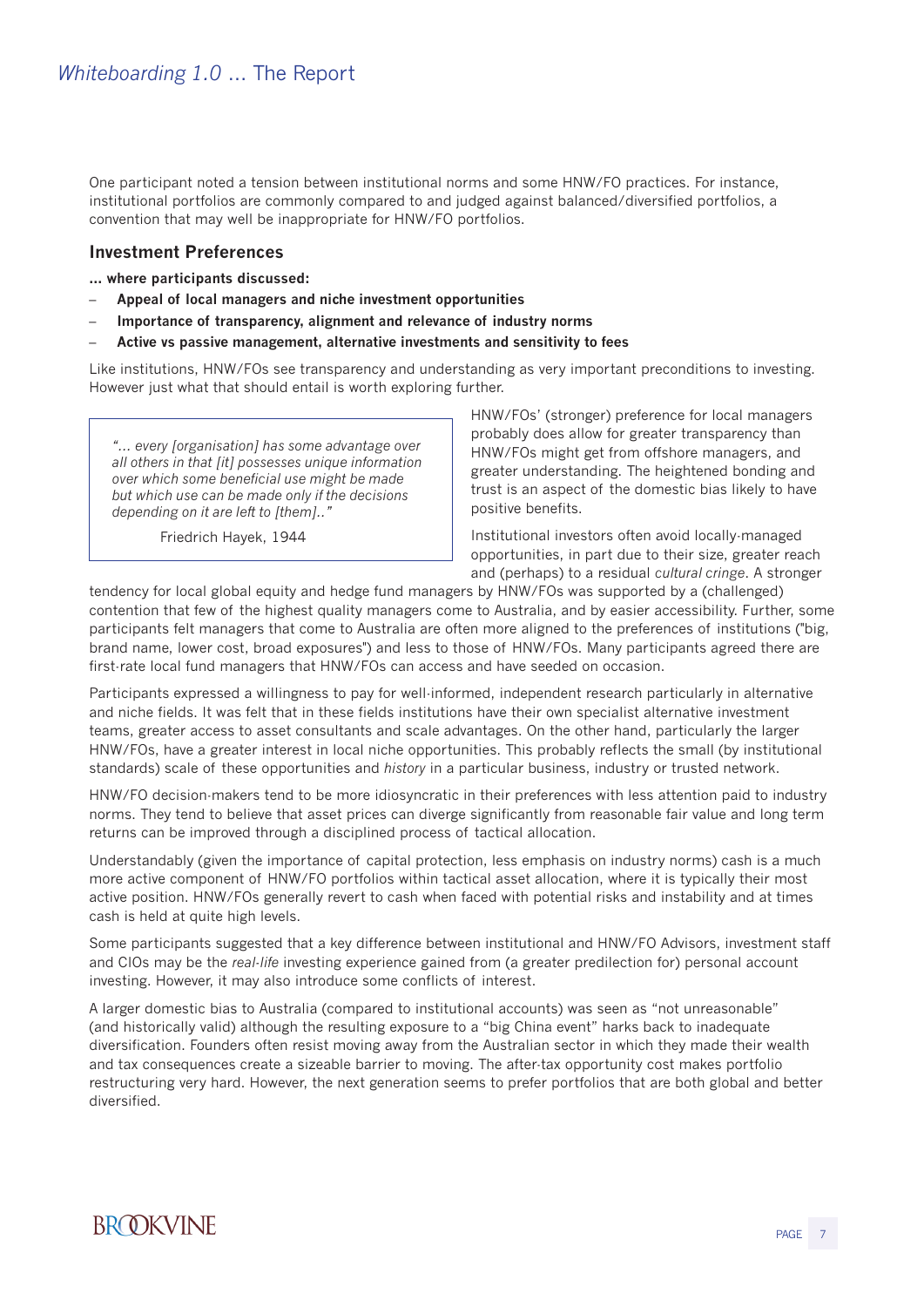A strong preference for active managers had only a few vocal and persuasive dissenters while some participants expressed a further preference for direct investing, particularly in property, equities, debt and private equity. Investments in real assets, especially infrastructure, agriculture and timber, are sought-after by some who believe that these assets enhance portfolio diversification and improve long term returns. One participant suggested that an *ideal* portfolio could have up to 20% in illiquid real assets. However getting access to real asset opportunities through suitable investment vehicles is extremely difficult for HNW/ FO investors.

Alternative and niche strategies and managers were broadly endorsed although some, but far from all participants, see alternatives as very hard to explain to clients. The preferences for, and allocations to, individual strategies varied markedly. One disputed claim was that the best alternative managers are either closed or too expensive.

*"As time goes on, I get more and more convinced that the right method in investment is to put fairly large sums into investments one thinks one knows something about, and in the management of which one thoroughly believes."*

JM Keynes, 1934

HNW/FOs are very sensitive to but not overly sensitive to fee levels or structures. To some, the institutional focus on fee levels in Australia seems excessive3. Nonetheless, some participants were concerned that managers may be *inappropriately* rewarded for instance by earning performance fees relative to an inappropriate benchmark. HNW/FOs tend to accommodate a fee premium for strategies with complexity or capacity constraints. They are also typically concerned with ensuring their interests are

aligned with their manager's ("adequate, but not excessive funds under management", "significant investment alongside investors", "independent ownership", "focussed on a single discipline not a broad array of products").

In general HNW/FOs show less interest in passive investing and in low fee, low tracking error investment styles than many institutional investors. Nevertheless a number of participants were strong advocates for index and ETF investing. This reflected their scepticism regarding the reward to active management (net-of-fees and tax) in some markets and the ready availability of specialised opportunities through ETFs in others.

#### **Governance and Organisation**

**... where participants discussed:**

- **Different decision-making structures**
- **Family involvement**
- **Selection of staff, investment committee members and reliance on asset consultants**

Participants readily acknowledged the importance of sound investment governance as an essential foundation for HNW/FO investors.

Discussions on governance included the crucial issues of levels of and approaches to delegation, appointment of managers and other agents, and separation of duties. All participants have well-defined investment processes, although approaches vary markedly across and within different HNW/FOs due to differing needs and values. Questions were raised about the *optimal* structure and frequency of investment committee meetings.

Internal investment teams, where they exist, tend to be smaller and flatter than those in institutional investing. Individual team members often have client engagement roles that further enhance their ties to the asset owners which reduces agency risk. The level of family involvement can vary markedly in the decision-making process. In an advice or multi-family office organisation, the senior client-facing advisors often *own* and manage the HNW/ FO relationship. Others in the practice do *leg work* and deal with many high touch bespoke issues. They have a tough job keeping on top of all asset classes and all the things the client expects.

Finding suitably skilled, talented and independent people for roles on investment committees is a "considerable challenge", as it is for institutional investors. Great value was placed on finding staff with broad experience especially across markets and through cycles. That sort of experience is often seen as more important than

3. The Australian regulatory framework for superannuation funds requires fees to be reported separately according to common guidelines. Low fees are generally a prime fund objective on the presumption that members' confidence will be enhanced if they see competitive fee levels and new members will be attracted to the fund.

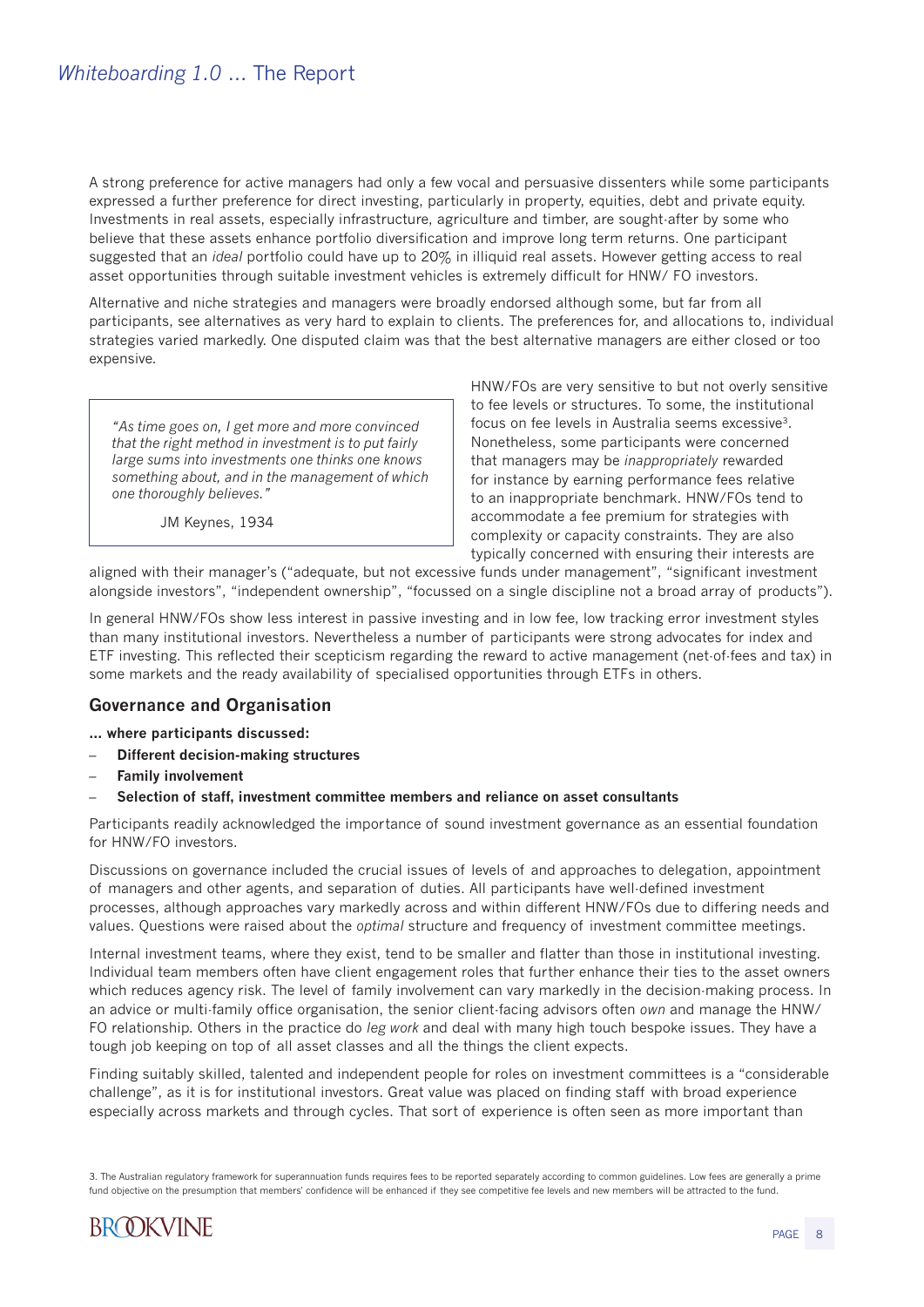particular qualifications. The US-based Chartered Financial Analyst (CFA) program was viewed by many as the highest formal training available, albeit, as one participant noted "many HNW/FO clients don't know what a CFA is". Participants worry about maintaining low turnover among staff "because (HNW/FO) relationships are personal".

Advisors to HNW/FOs (and those HNW/FOs organised as investment companies) differ from institutions in their minimal use of asset consultants and their tendency to recruit internally on the grounds that it engenders and rewards loyalty and, most importantly, re-enforces cultural and client affinity. Nonetheless, there was broad agreement that many HNW/FOs can learn from the investment committee structure of institutions, for example from those that have supplemented their fiduciaries with external experts. Many HNW/FO investment committees consist of family members and a trusted accountant and/or advisor. One participant noted that "many take advice from a range of sources and it can be tough to get a complete understanding of what they are doing". That variety of sources can result in suboptimal decisions for the HNW/FO and their advisors.

All participants agreed on the merit of having divergent views within the investment decision-making process and providing a supportive environment for individuals to express them.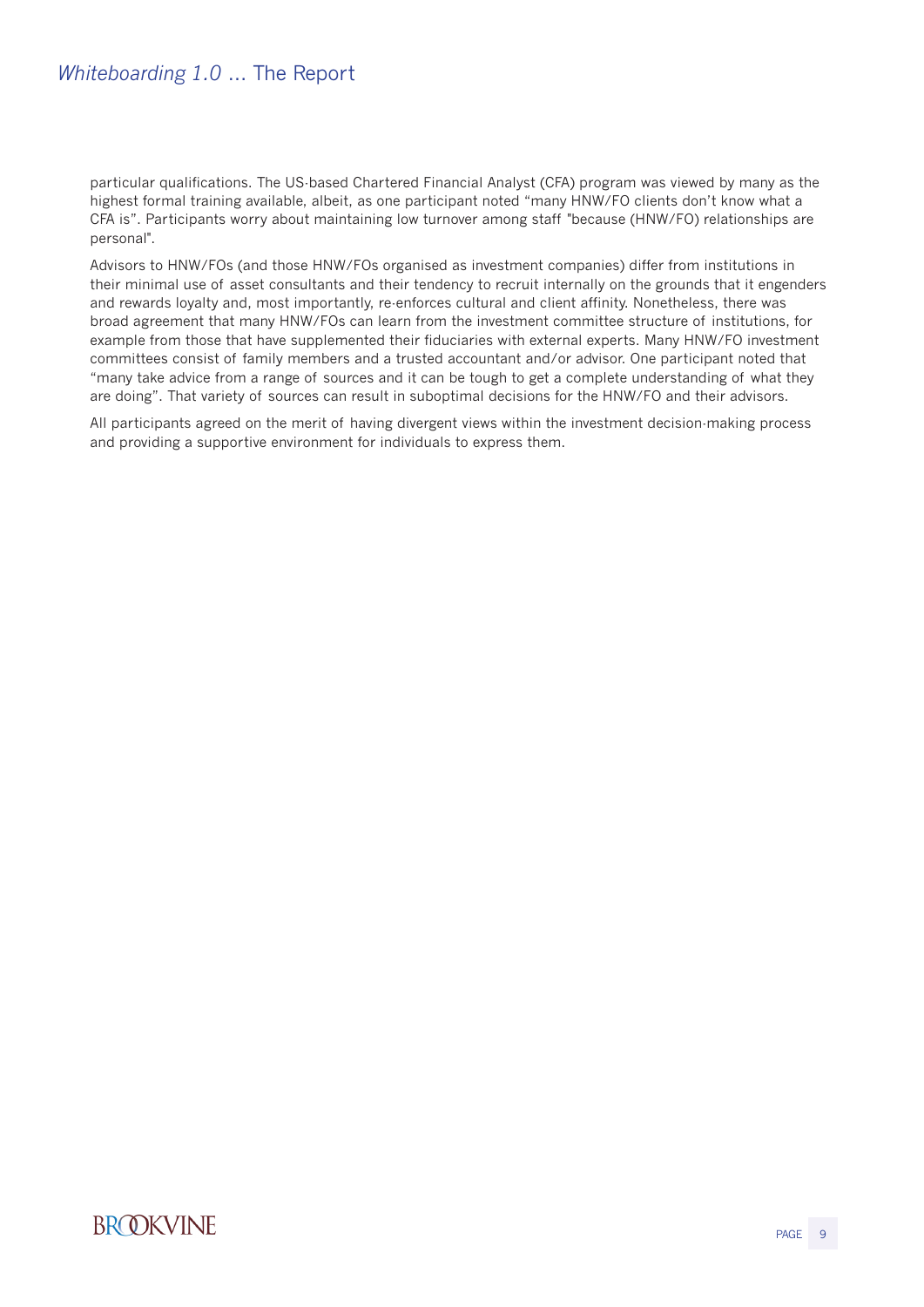## **AFTFRWORD**

Over twenty years ago, two anthropologists<sup>4</sup> were embedded in a few large US pension funds to observe organisational (*aka* tribal) behaviour, values, attitudes and decision-making. Of their many critical observations one was best articulated by a fund CIO who, with a touch of angst, complained how "the enormous demands of administration distract from the more substantive tasks of research, *contemplation*, and *talking to colleagues* about investments." In the intervening two decades this problem has worsened considerably.

The open discussions and contemplations that were a hallmark of *Whiteboarding 1.0* suggest the disease of over-weaning administration has not spread to Australian HNW/FOs. Our next step in *Whiteboarding* will further halt its spread by expanding on the many "substantive tasks" participants raised.

4. Fortune and Folly: The Wealth and Power of Institutional Investing, William O'Barr and John Conley (1992)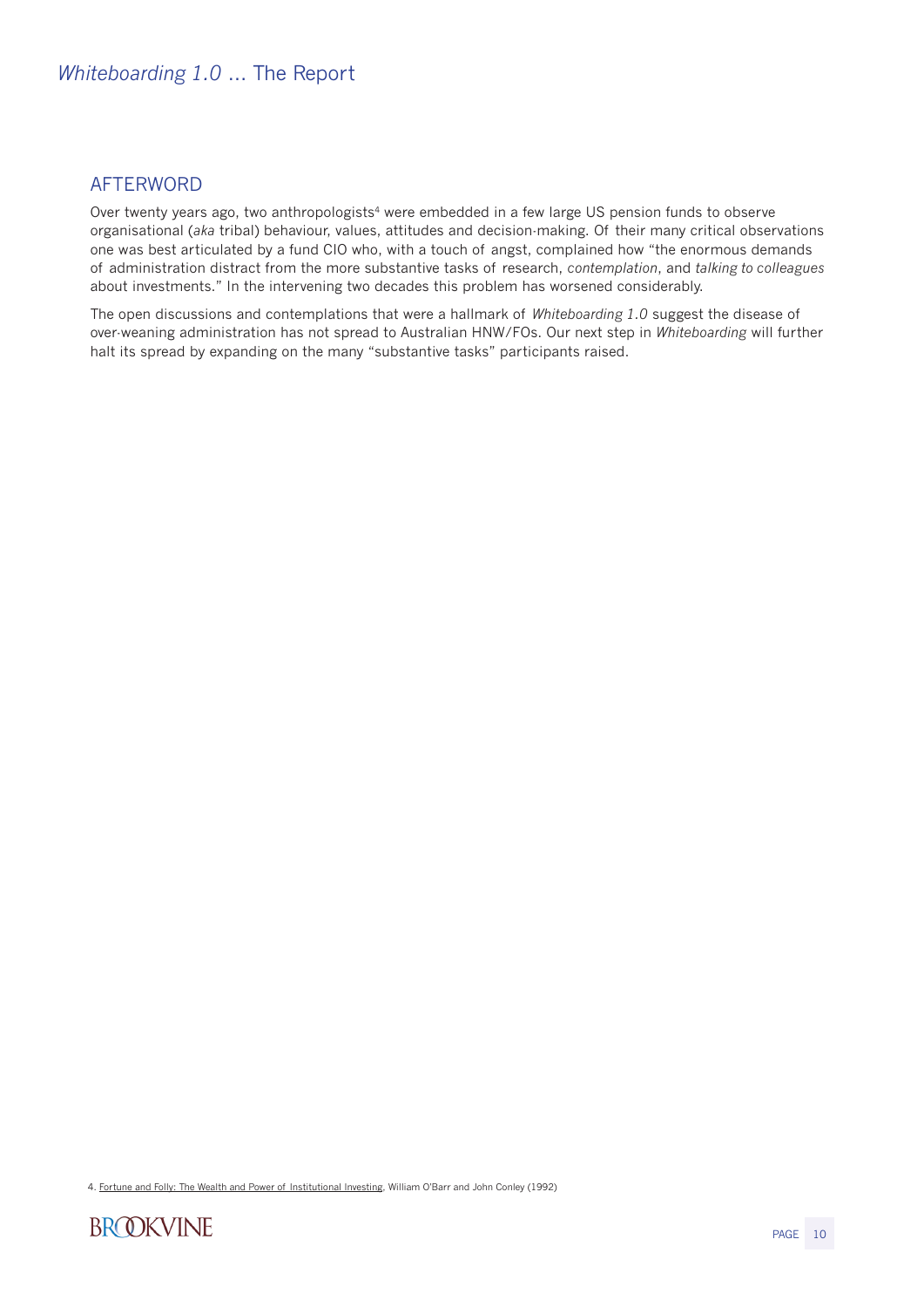## ABOUT *WHITEBOARDING*<sup>5</sup>

All our thinking, decision-making and actions are heavily influenced by conventions, by what is broadly acceptable, by what has been done previously. Keynes called this latter behaviour – our extrapolating the past into the future – a convention.

Brookvine's *Whiteboarding* initiative aims to remove the constraints of convention and legacy to allow genuinely fresh ideas and thinking to surface. *Whiteboarding* participants are stimulated to develop fresh approaches and solutions to investment problems relevant to their business. Each session culminates in the preparation of a white paper containing all ideas and specific pragmatic recommendations.

### ABOUT BROOKVINE

Brookvine helps investors challenge convention by introducing them to exceptional funds managers and to fresh investment thinking. We are passionate about the benefits of both alternative investments and unconventional approaches to mainstream asset classes.

Brookvine was established in 2001 and has raised over \$10 billion for select managers from institutional and private wealth investors. Our skills lie in selecting a small number of opportunities and bringing them to market. Brookvine also invests in and supports the development of emerging managers.

For further information see www.brookvine.com.au. For access to Brookvine's newsletter, *The Vine*, please contact thevine@brookvine.com.au.

#### *WHITEBOARDING 1.0* PARTICIPANTS

*Whiteboarding 1.0* participants included representatives from the following organisations (in alphabetical order), as well as representatives from several family office and multi-family office organisations who declined to include their logo in this report.



5. The idea of starting from scratch has an ancient lineage in the history of ideas. In investing it was first suggested by George Soros in the 1970s and first implemented by David Swensen at the Yale Endowment in the 1980s. Our approach was further influenced by 'The Portfolio Whiteboard Project', produced by Cathleen Rittereiser in 2013.